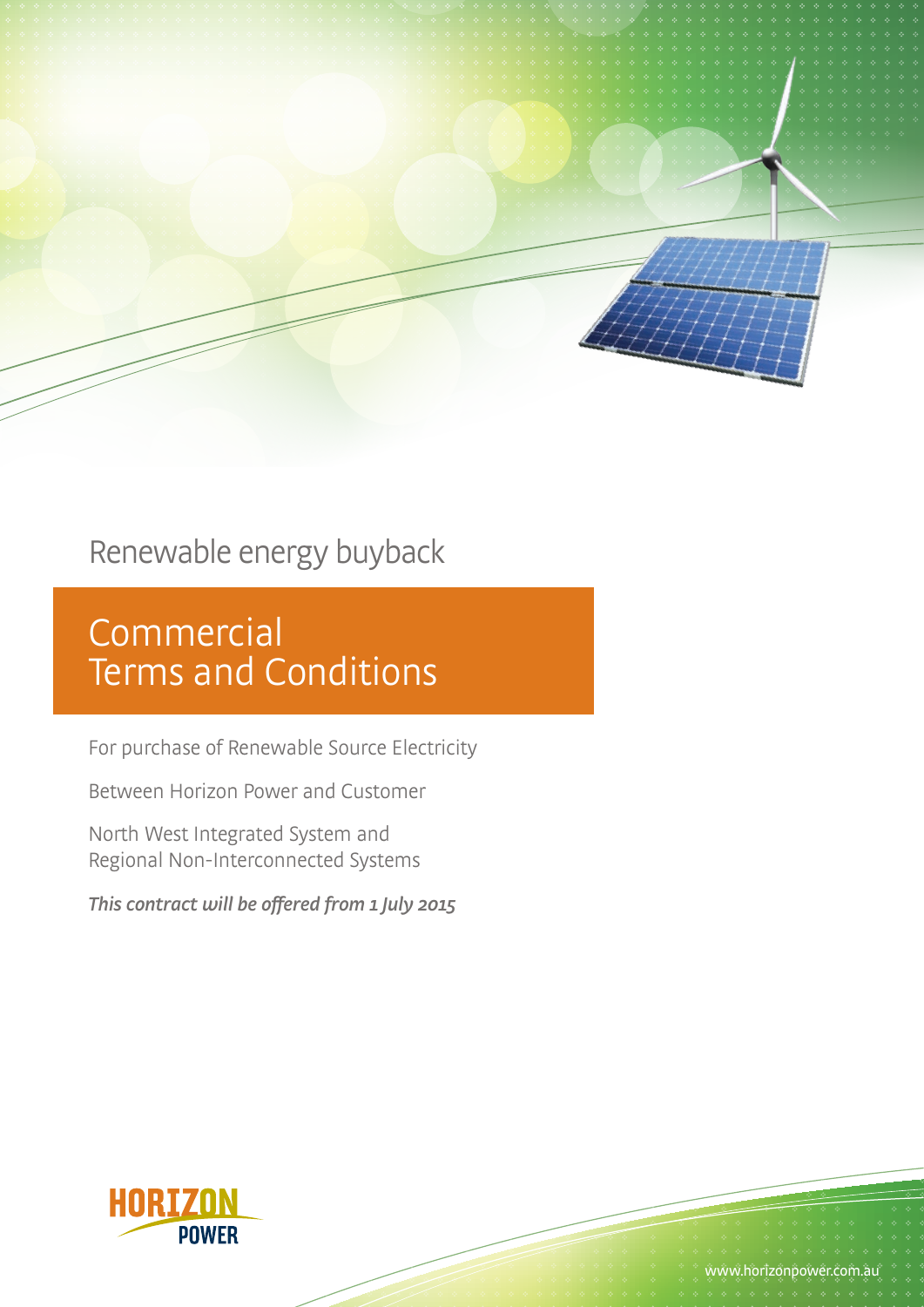## **Contents**

| 1.  | <b>DEFINITIONS</b>                                      | 3  |
|-----|---------------------------------------------------------|----|
| 2.  | CONDITIONS TO THE EFFECTIVENESS OF THE CONTRACT         | 5  |
| 3.  | RENEWABLE SOURCE ELECTRICITY BUY-BACK COMMENCEMENT DATE | 6  |
| 4.  | <b>TECHNICAL REQUIREMENTS</b>                           | 6  |
| 5.  | RENEWABLE ENFRGY SALE PRICES                            | 7  |
| 6.  | <b>INSTALLATION OF METERS</b>                           | 7  |
| 7.  | <b>CUSTOMER'S SYSTEM</b>                                | 8  |
| 8.  | <b>DISCONNECTION RIGHTS</b>                             | 9  |
| 9.  | APPROVALS AND LIAISON                                   | 9  |
| 10. | METERING EQUIPMENT READING, BILLING AND PAYMENT         | 10 |
| 11. | DEFAULT AND TERMINATION                                 | 12 |
| 12. | <b>LIABILITY FOR DAMAGE</b>                             | 13 |
| 13. | NO LIABILITY FOR EXCLUDED LOSS                          | 14 |
| 14. | APPLICATION OF LEGISLATION                              | 14 |
| 15. | <b>GOODS AND SERVICES TAX (GST)</b>                     | 14 |
| 16  | AGREEMENT TO USE RECIPIENT CREATED TAX INVOICES         | 15 |
| 17. | AMENDMENTS TO PRICES AND OTHER TERMS                    | 16 |
| 18. | <b>MISCELLANEOUS</b>                                    | 17 |
| 19. | <b>INTERPRETATION</b>                                   | 18 |
|     |                                                         |    |

| METERING COSTS* - SCHEDULE A | 19 |
|------------------------------|----|
| TESTING                      | 19 |

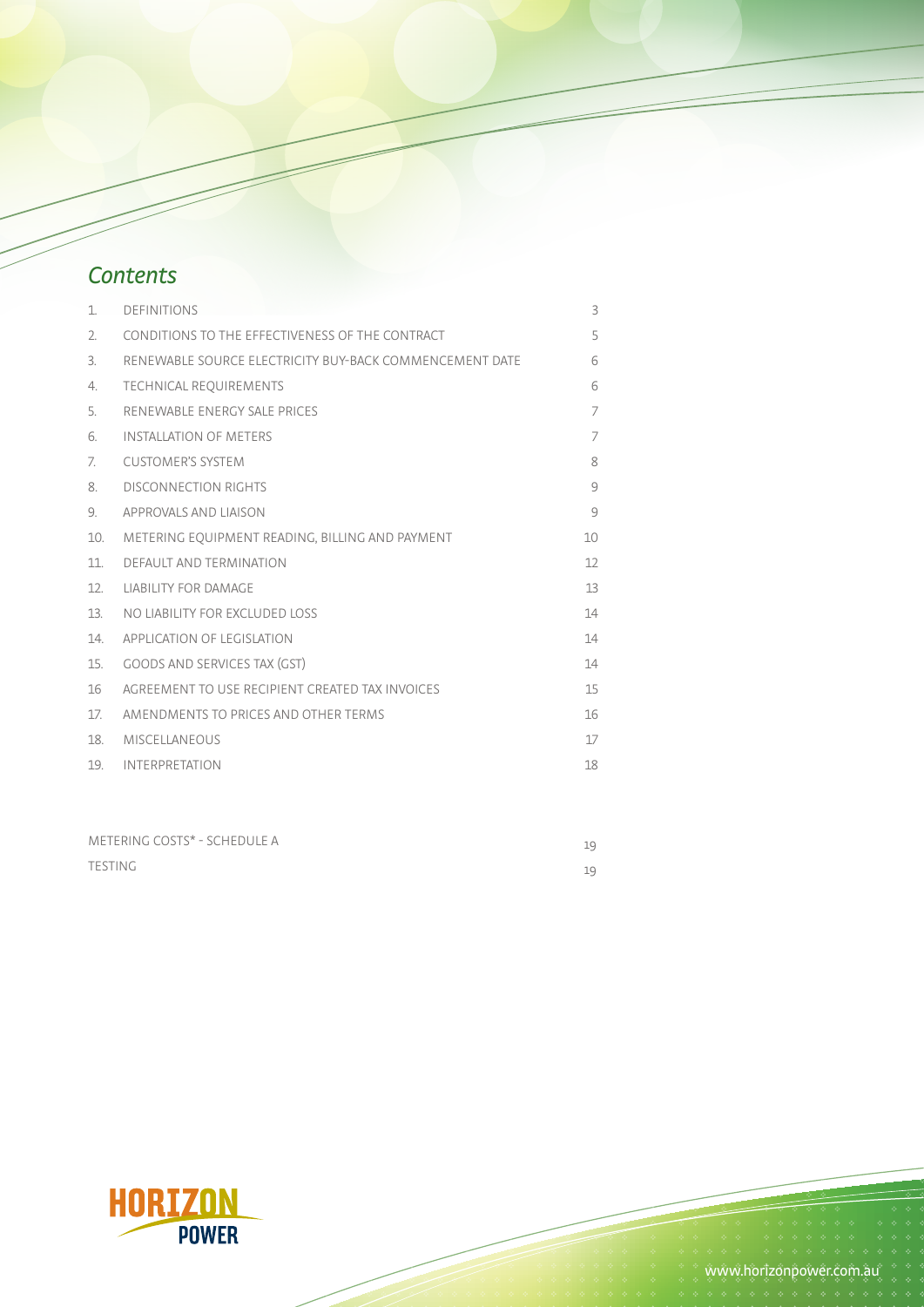#### 1. Definitions

The meanings of the terms used in this Contract are set out below:

**Application** means the application contained in the completed Application Documents.

**Application Documents** includes the online pre-qualification application at Horizon Power's website, the form entitled "Renewable Energy System - Electricity System Connection Application Form" and/or any other documents (in any form) identified from time to time by Horizon Power as the application documents for connection of a Customer's System to the Electricity System.

**Billing Cycle** means the regular recurrent period in which the Customer receives a bill from Horizon Power in accordance with the Electricity Supply Agreement.

**Conditions** means the conditions precedent set out in clause 2.1.

**Contract** means the contract for the purchase by Horizon Power of Renewable Source Electricity from the Customer, comprising the Application Documents submitted by the Customer and approved by Horizon Power, together with these Terms & Conditions and the Technical Requirements and any obligations notified by Horizon Power relating to Generation Management.

**Contract Commencement Date** means the date when Horizon Power approves the Application and, subject to clause 2, the date when the Contract commences.

**Customer** means the applicant specified in the Application Documents.

**Electricity Supply Agreement** means a contract for the supply of electricity by Horizon Power to the Customer at the Premises (whether under a written contract or pursuant to the Electricity Industry Act 2004 (WA)).

**Electricity System** means the electricity network owned and operated by Horizon Power and connected to the Premises.

**Electricity System Constraint** means any circumstance, whether present or reasonably expected in the future, which means the Customer's System cannot be connected to the Premises or the Electricity System without Generation Management.

**Excluded Loss** means any of the following categories of loss or damage:

- (a) loss of profit, loss or deferment of revenue (including the inability to create, register or sell Renewable Energy Certificates), loss of opportunity, business interruption and loss of use;
- (b) loss of goodwill, loss of business reputation, future reputation or publicity;
- (c) damage to credit rating;
- (d) punitive or special damages; or
- (e) without limiting the above, indirect or consequential loss or damage of any kind whatsoever.

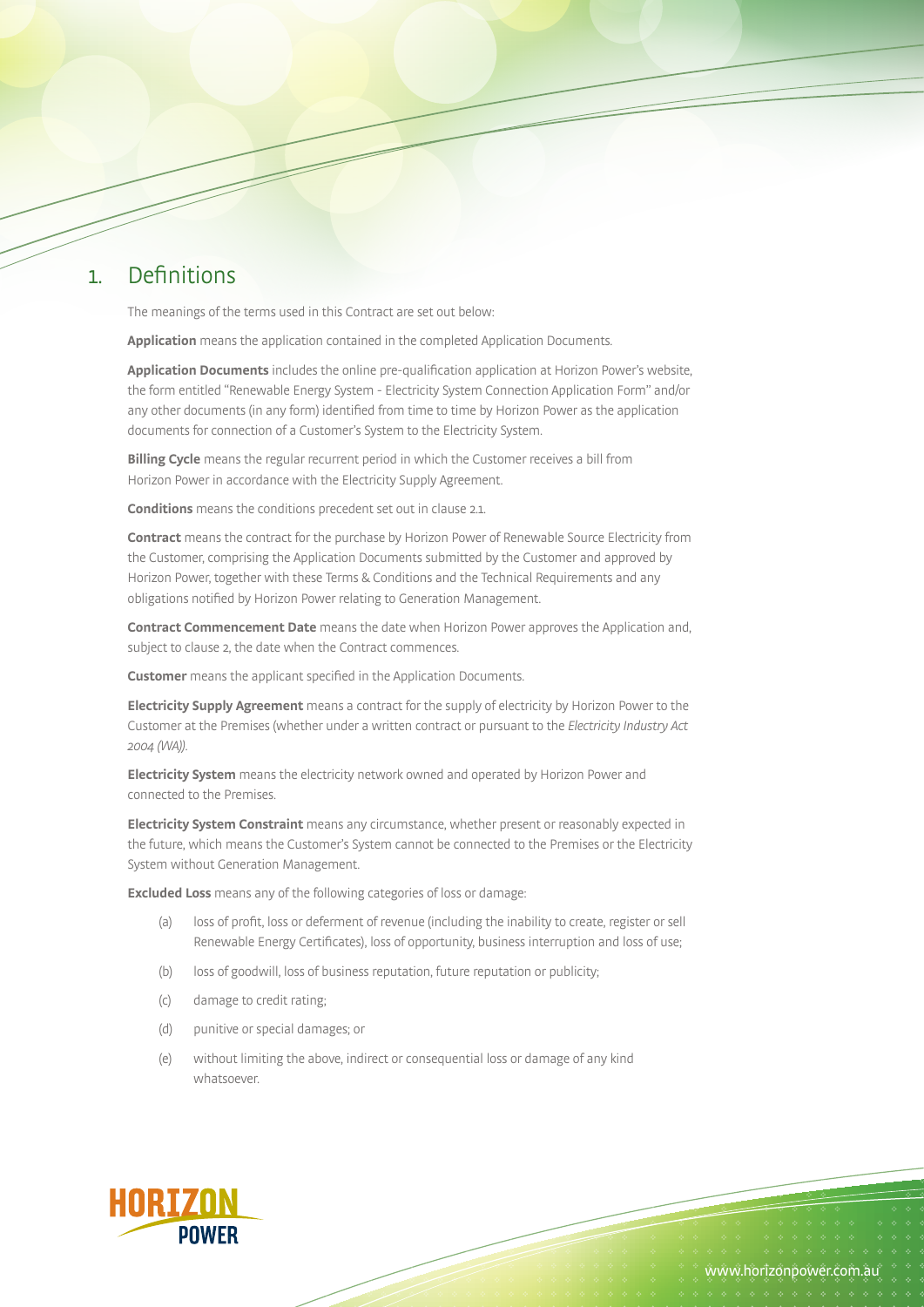**Generation Management** means a method by which the variable output of Renewable Source Electricity is either:

- (f) directly or by remote means controlled, curtailed, suspended, interrupted or in any way reduced; and/or
- (g) managed, either by means of electricity storage or by other electricity generation.

**Generation Management Requirements** means the rights of Horizon Power and the obligations of the Customer relating to Generation Management contained in the Technical Requirements and applicable to a Customer as notified by Horizon Power.

**Government Agency** means any government or governmental, semi-governmental, administrative, fiscal or judicial body, responsible minister, department, office, commission, delegate, authority, instrumentality, tribunal, board, agency, entity or organ of government, whether Commonwealth, State, territorial or local, statutory or otherwise, in respect of a sovereign state.

**Hosting Capacity** means the limited capacity of the Electricity System to accept or manage the output of Renewable Source Electricity from a Customer's System whether because of a technical limitation, insufficient reserve generating capacity or otherwise.

**Inverter** means the device forming part of a System which:

- (h) limits the Renewable Source Electricity exported to the Electricity System; and
- (i) complies with the Technical Requirements, and which mayconvert direct current generated electrical energy into alternating current electrical energy.

**Legal Requirements** means present and future obligations arising under:

- (j) applicable laws, statutes, regulations, by-laws, orders, ordinances, proclamations and decrees of, or having effect in, Western Australia; and
- (k) any requirement, instruction, direction, authorisation or order of a Government Agency.

**Metering Equipment** means, as applicable, the import, export, bi-directional, parallel and revenue meters installed at the Premises to measure the import of electricity to the Customer under the Electricity Supply Agreement and the Renewable Electricity Exported by the Customer.

**Net Export** means the amount of Renewable Source Electricity exported into the Electricity System, which is surplus to the consumption of Renewable Source Electricity that is first consumed at the Premises, as recorded by the Metering Equipment.

**Notice of Completion** means the notice identified from time to time by Horizon Power as the notice required to be completed on behalf of the Customer certifying the Customer's System has been properly installed and commissioned and is ready to be connected to the Customer's Premises and/or the Electricity System.

**Premises** means the premises nominated in the Application Documents, owned or occupied by the Customer, which must be the same Customer supplied at that premises in accordance with an Electricity Supply Agreement.

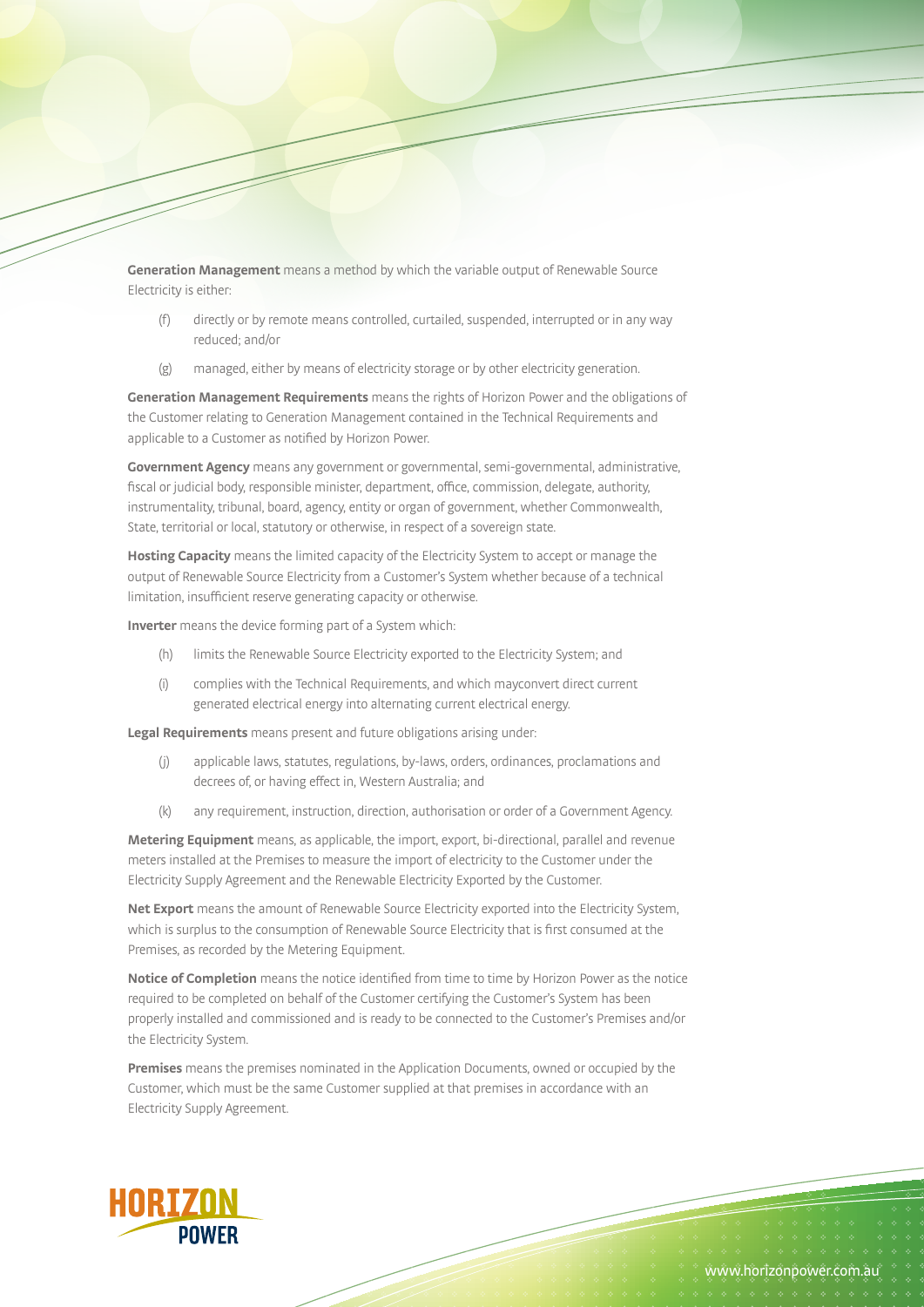**Renewable Energy Certificate** has the meaning given in the Renewable Energy (Electricity) Act 2000 (Cth).

**Renewable Electricity Exported** means Renewable Source Electricity transferred from the System into the Electricity System through the connection point as recorded on the Metering Equipment (in kWh) on a Net Export basis.

**Renewable Source Electricity** means electricity generated by a System.

**System** means:

- (l) a system of photovoltaic arrays;
- (m) a system of wind turbines;
- (n) a hydro power system; or
- (o) another system for the generation of electricity from a renewable energy source, that has a generating capacity exceeding 1.5 kW but not exceeding 50 kW unless otherwise agreed in writing by Horizon Power.

**Technical Requirements** means Horizon Power's "Technical Requirements for Renewable Energy systems connected to the low voltage (LV) electricity system via Inverters" document.

**Terms & Conditions** means the terms & conditions set out in this document as amended from time to time.

#### 2. Conditions to the effectiveness of the Contract

- 2.1 The provisions of this Contract other than this clause 2.1 and clauses 1 (Definitions), 6 (Meters), 11 (Default and termination), 17 (Amendment), 18 (Miscellaneous) and 19 (Interpretation) are of no force and effect until:
	- (a) Horizon Power has determined that the output of Renewable Source Electricity from the Customer's System will not exceed the Hosting Capacity of that Electricity System; or
	- (b) where Horizon Power determines there is an Electricity System Constraint, the Customer has complied with any existing Generation Management Requirements and agreed to comply with any future Generation Management Requirements in relation to the Customer's System.
- 2.2 Horizon Power may in its sole and absolute discretion, waive the non-fulfilment of any Condition. Any such waiver must be in writing from Horizon Power to the Customer.
- 2.3 The parties must use their respective reasonable endeavours (other than waiver) to ensure that the Conditions are satisfied within three months following the Commencement Date.
- 2.4 If the Conditions have not been satisfied, or waived by Horizon Power by the time limit specified in clause 2.3, then this Contract shall have no force or effect.

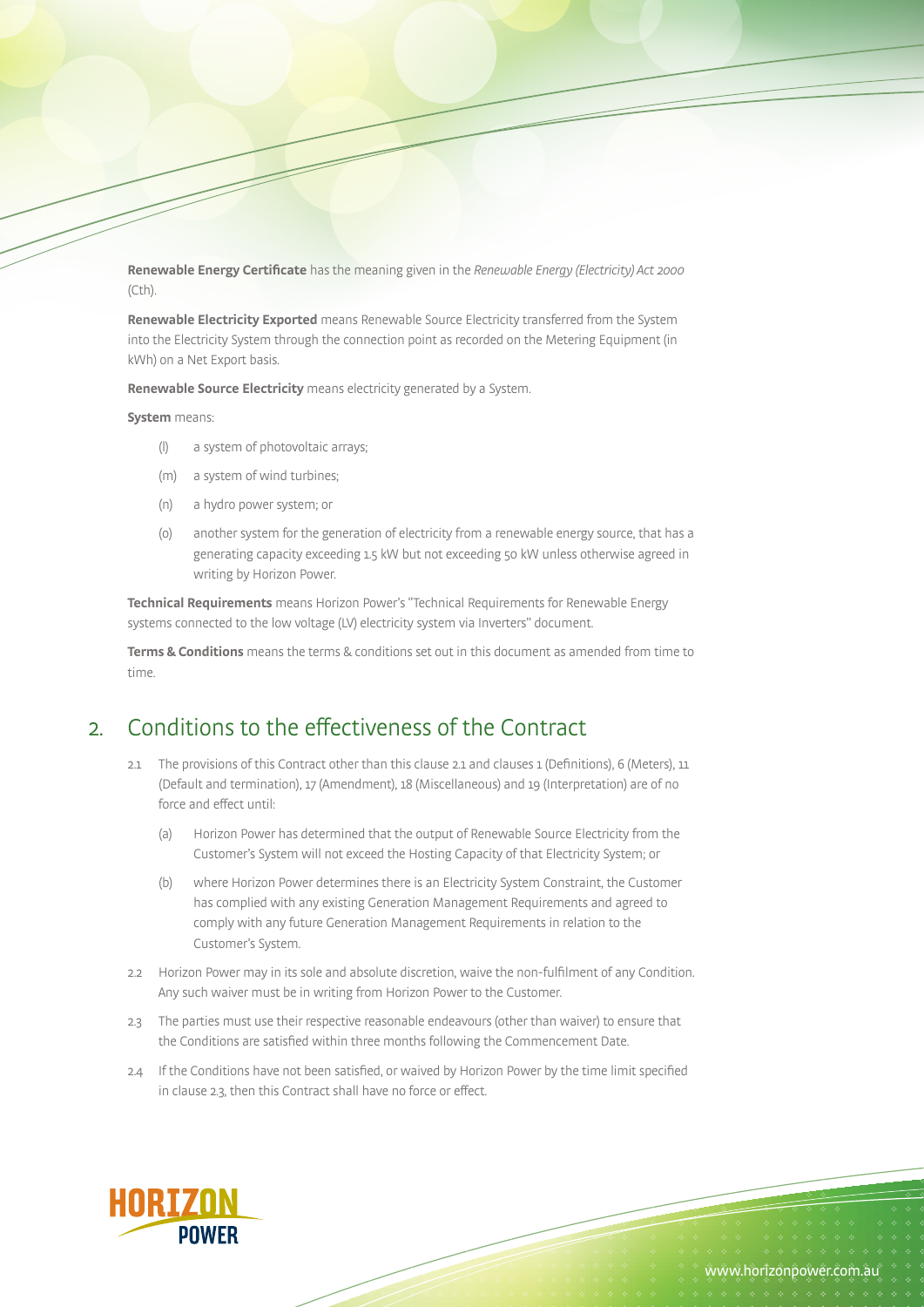

- (a) the Customer and Horizon Power have not entered into an Electricity Supply Agreement; and
- (b) Horizon Power has not received a Notice of Completion for the Customer's System,

by the date which is three months after the Contract Commencement Date, then either party may terminate this Contract by giving the other party 10 days prior notice in writing.

#### 3. Renewable Source Electricity buyback commencement date

- 3.1 The sale of Renewable Source Electricity by the Customer to Horizon Power in accordance with this Contract will commence on the date that all of the following has occurred:
	- (a) if the Customer does not have an Electricity Supply Agreement with Horizon Power, the Customer and Horizon Power have entered into an Electricity Supply Agreement;
	- (b) the necessary Metering Equipment has been installed by Horizon Power in accordance with clause 6.1;
	- (c) the Customer has complied with those aspects of the Technical Requirements (including the Generation Management Requirements) necessary to enable import and export of electricity to and from the Electricity System and has agreed to comply with the Generation Management Requirements applicable to the ongoing operation of the Customer's System;
	- (d) the Customer's System is connected to and ready to import and export electricity to and from the Electricity System and Horizon Power has been provided with a Notice of Completion in accordance with clause 7.1, to its satisfaction; and
	- (e) where required by Horizon Power, the Customer's System has successfully completed the tests set out in clause 7.2 and clause 7.3.

#### 4. Technical Requirements

- 4.1 The Customer must ensure that the Customer's System at all times complies with the Technical Requirements including the Generation Management Requirements notified by Horizon Power as applying to the Customer. The costs of complying with the obligations in this clause 4.1 are the Customer's costs.
- 4.2 If the Customer does not comply with clause 4.1 or clause 9.1(b), Horizon Power may take appropriate action (including disconnection of the relevant export Metering Equipment and, if necessary, the Customer's System) to ensure that there is no Renewable Source Electricity output from the Customer's System or the Premises and clauses 7.6 and 8.4 will apply.

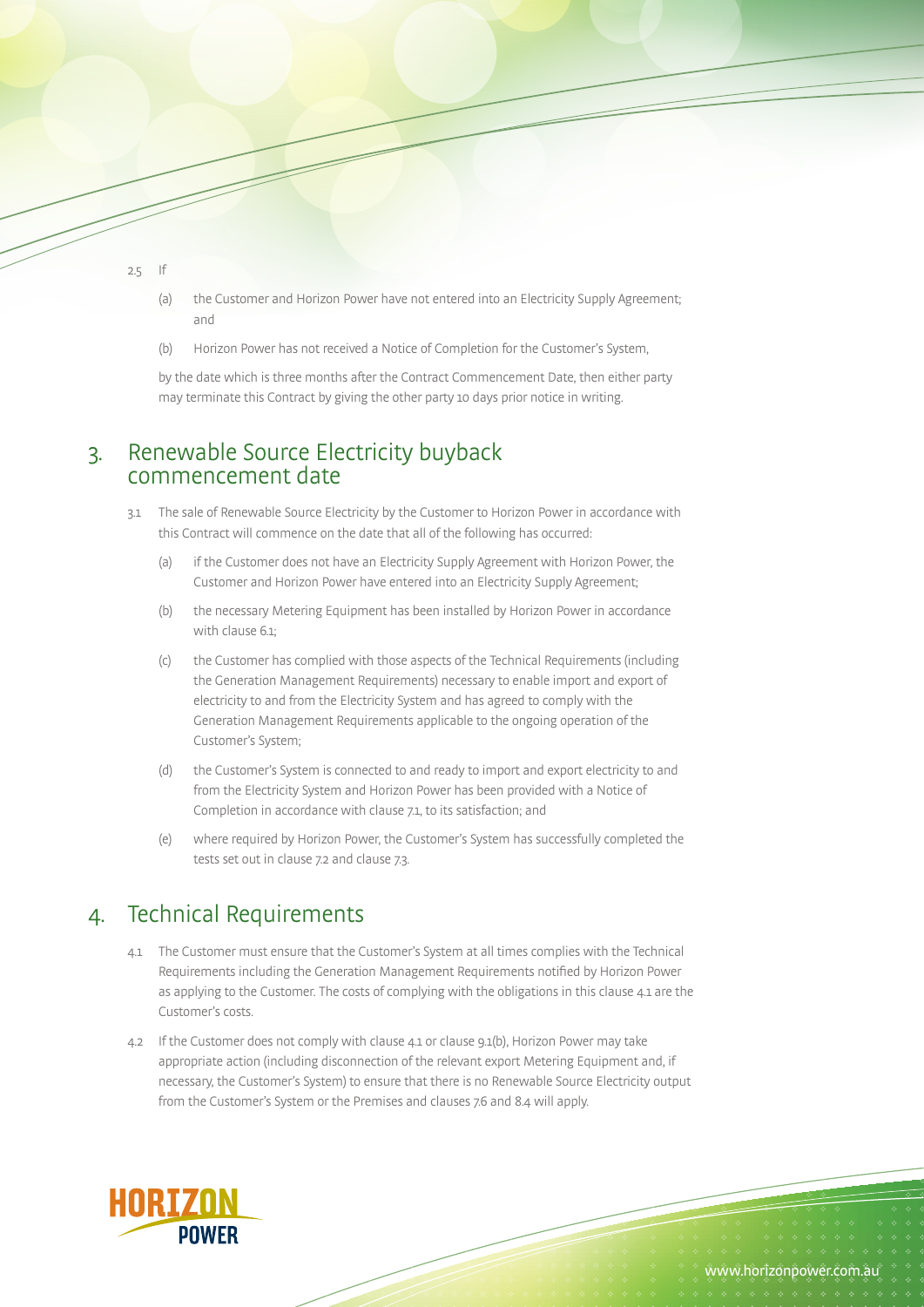#### 5. Renewable energy sale prices

- 5.1 Horizon Power will purchase Renewable Electricity Exported by the Customer at the prices set out at Schedule A or as otherwise agreed with the Customer. The parties acknowledge and agree that the prices payable under this Contract may vary in accordance with clause 17.
- 5.2 The parties acknowledge and agree that this Contract only governs the sale of Renewable Source Electricity by the Customer to Horizon Power. The purchase of electricity by the Customer from Horizon Power is governed by the terms of the Electricity Supply Agreement.

#### 6. Installation of meters

- 6.1 Horizon Power will, as soon as reasonably practicable after the Contract Commencement Date, supply and install any Metering Equipment required to be installed at the Premises to facilitate the measurement and sale of Renewable Electricity Exported by the Customer to Horizon Power under this Contract. The Customer must provide a safe and secure place, which also complies with the relevant Legal Requirements, for installation and operation of that Metering Equipment.
- 6.2 The Customer must pay all costs associated with:
	- (a) the supply and installation of new Metering Equipment at the Premises; or
	- (b) the reprogramming of Metering Equipment existing at the Premises,

by Horizon Power under clause 6.1, at the prices published by Horizon Power from time to time which are, as at the Contract Commencement Date, the prices as set out in Schedule B. The parties acknowledge and agree that the prices published from time to time may mean that:

- (c) prices are varied (either increased or decreased); (d) prices may no longer be payable; and
- (e) where no price was payable, prices may become payable. The Customer must pay those costs within 14 days of receiving an invoice for those costs from Horizon Power (regardless of whether the Customer's System is or is to be installed or commissioned).
- 6.3 The Metering Equipment is not transferable to any other place and, once installed, remains installed at the Premises. The Metering Equipment always remains the property of Horizon Power.
- 6.4 The Customer must provide access and all reasonable assistance to Horizon Power in order for it to install any Metering Equipment at the Premises.
- 6.5 In the event of any delay in the installation of the Metering Equipment Horizon Power will, to the extent permitted by law, have no liability for any loss to the Customer whether arising out of or in connection with Horizon Power's breach of this Contract, its breach of statutory duty, its negligence or otherwise.

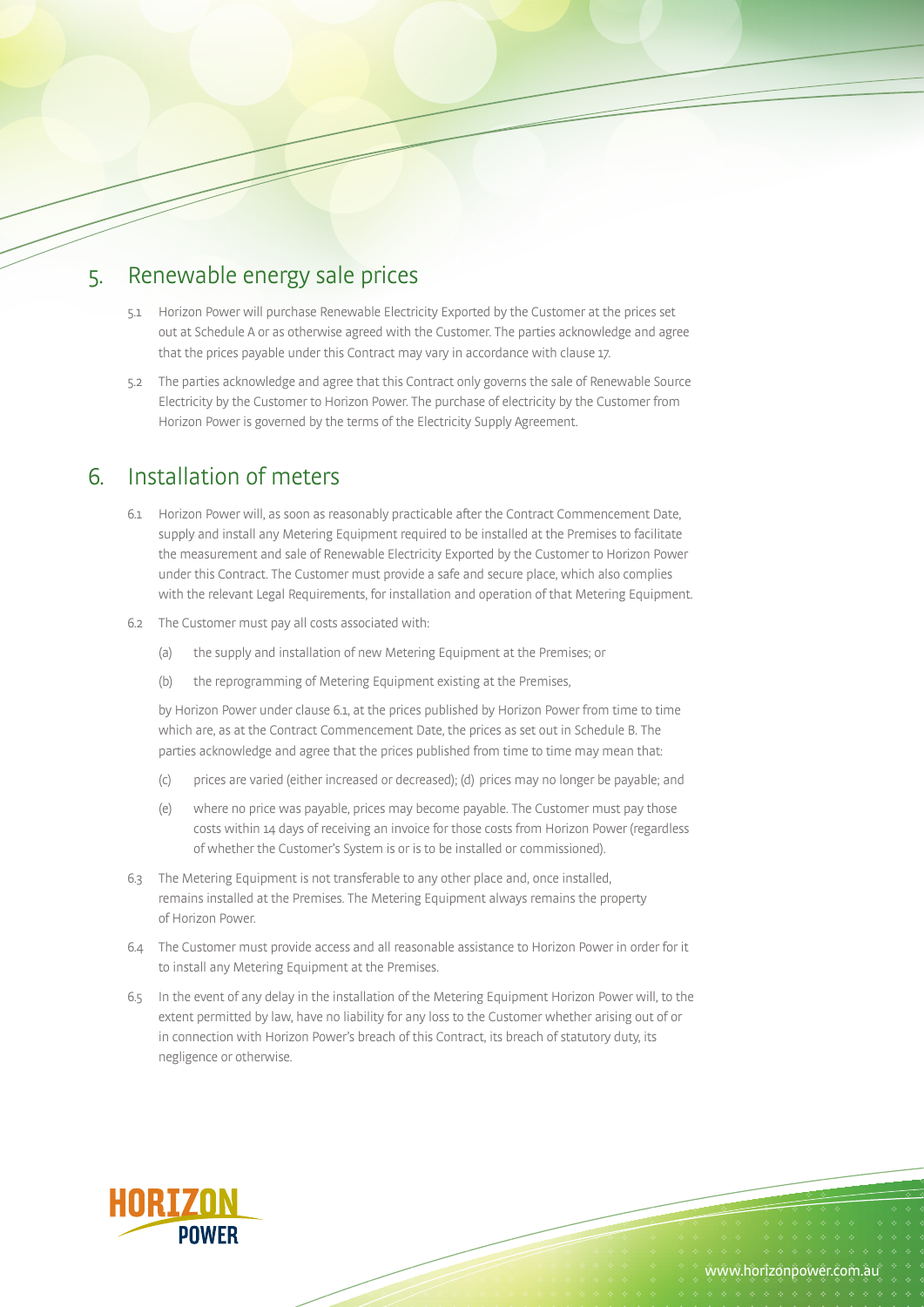#### 7. Customer's System

- 7.1 Upon completion of the installation of the Customer's System, the duly completed and signed original Notice of Completion must be provided to Horizon Power.
- 7.2 Following receipt by Horizon Power of the Notice of Completion, a test of the Customer's

System may, at the discretion of Horizon Power, be conducted by a licensed electrician appointed by Horizon Power to establish that the Customer's System complies with all Technical Requirements.

- 7.3 A test of the Customer's System may include:
	- (a) disconnection of the Horizon Power supply to the Premises with an Electricity System trip;
	- (b) auto-reconnection to the Electricity System;
	- (c) operational testing of residual current devices when fed only from the Customer's System;
	- (d) testing to establish the proper functioning of Generation Management; and
	- (e) inspection of the Customer's System for compliance with relevant standards and Technical Requirements required to be complied with in accordance with this Contract.
- 7.4 The Customer must pay all costs associated with the purchase, installation and maintenance of the Customer's System.
- 7.5 The Customer must pay all costs associated with:
	- (a) any testing of the Customer's System referred to in clause 7.2 and clause 7.3 (but excluding the testing referred to in clause 7.3(d)) after Horizon Power receives the Notice of Completion; and
	- (b) any testing of the Customer's System (other than the testing referred to in paragraph (a)) where upon testing it is found to have any fault, at the prices published

by Horizon Power from time to time, which are, as at the Contract Commencement Date, the prices as set out in Schedule B. The parties acknowledge and agree that the prices published from time to time may mean that:

- (c) prices are varied (either increased or decreased);
- (d) prices may no longer be payable; and
- (e) where no price was payable, prices may become payable.
- 7.6 Horizon Power will only take delivery of, purchase and pay for Renewable Source Electricity actually received by the Electricity System (on a Net Export Basis) and measured by the export Metering Equipment installed at the Premises.

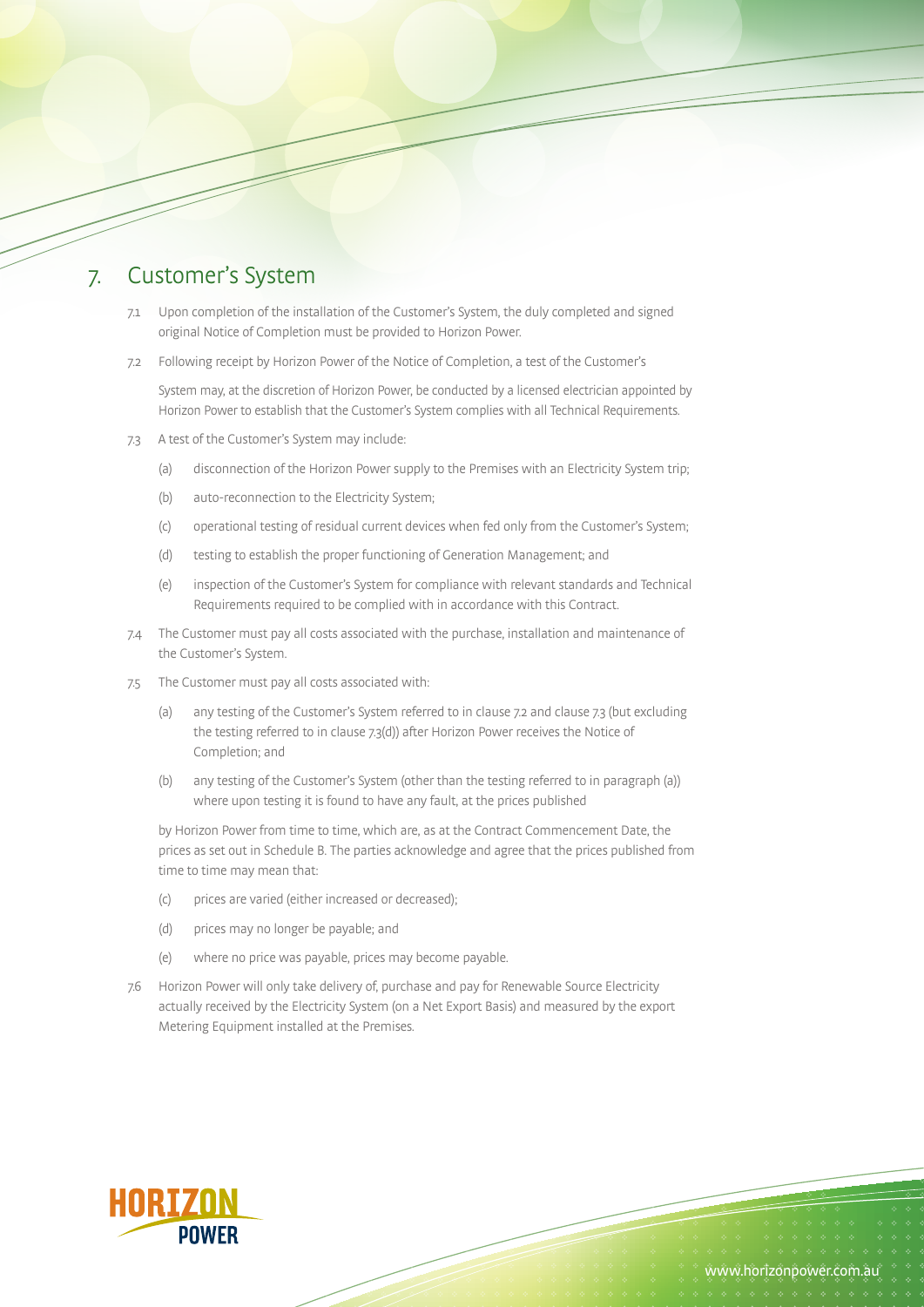## 8. Disconnection rights

- 8.1 The Customer's System may be disconnected from the Electricity System for operational reasons or for planned maintenance.
- 8.2 Horizon Power may disconnect the Customer's System if the Customer breaches any of its material obligations under this Contract.
- 8.3 Horizon Power may disconnect the Customer's System from the Electricity System at any time without notice in an Emergency. In this clause 8.3, Emergency means an actual or imminent situation that in Horizon Power's opinion would or is likely to jeopardise Electricity System integrity or public or personal safety.
- 8.4 To the extent permitted by law, Horizon Power will not be liable to the Customer for any moneys or compensation, nor will Horizon Power be exposed to any other remedy, if the Electricity System does not accept Renewable Source Electricity exported from the Customer's System for any reason, including because of Generation Management undertaken by Horizon Power, or if the Customer does not or cannot generate or export Renewable Source Electricity from the Customer's System to the Electricity System, or the Customer cannot itself use Renewable Source Electricity for any reason.

#### 9. Approvals and liaison

- 9.1 The Customer must:
	- (a) obtain and maintain all necessary licenses, permits and/or approvals from all Government Agencies (including building and planning approvals) required for it to generate Renewable Source Electricity and, where necessary, to allow for the Renewable Source Electricity to be exported to the Electricity System;
	- (b) maintain the Customer's System (and all associated equipment) in good working and reliable order and available for export of Renewable Source Electricity to the Electricity System;
	- (c) notify Horizon Power in advance of any maintenance work which is planned in relation to the Customer's System that may affect the Electricity System and coordinate such maintenance with any maintenance work required by Horizon Power on the Electricity System to the extent that Customer's work will affect the supplies to and from the Customer's Premises; and
	- (d) obtain Horizon Power's prior consent to any proposed changes to the Customer's System (including operational, structural and functional changes) including any changes in the Customer's System generating capacity or output capacity.
- 9.2 The Customer must provide Horizon Power with information Horizon Power reasonably requests for the purposes of the Contract.

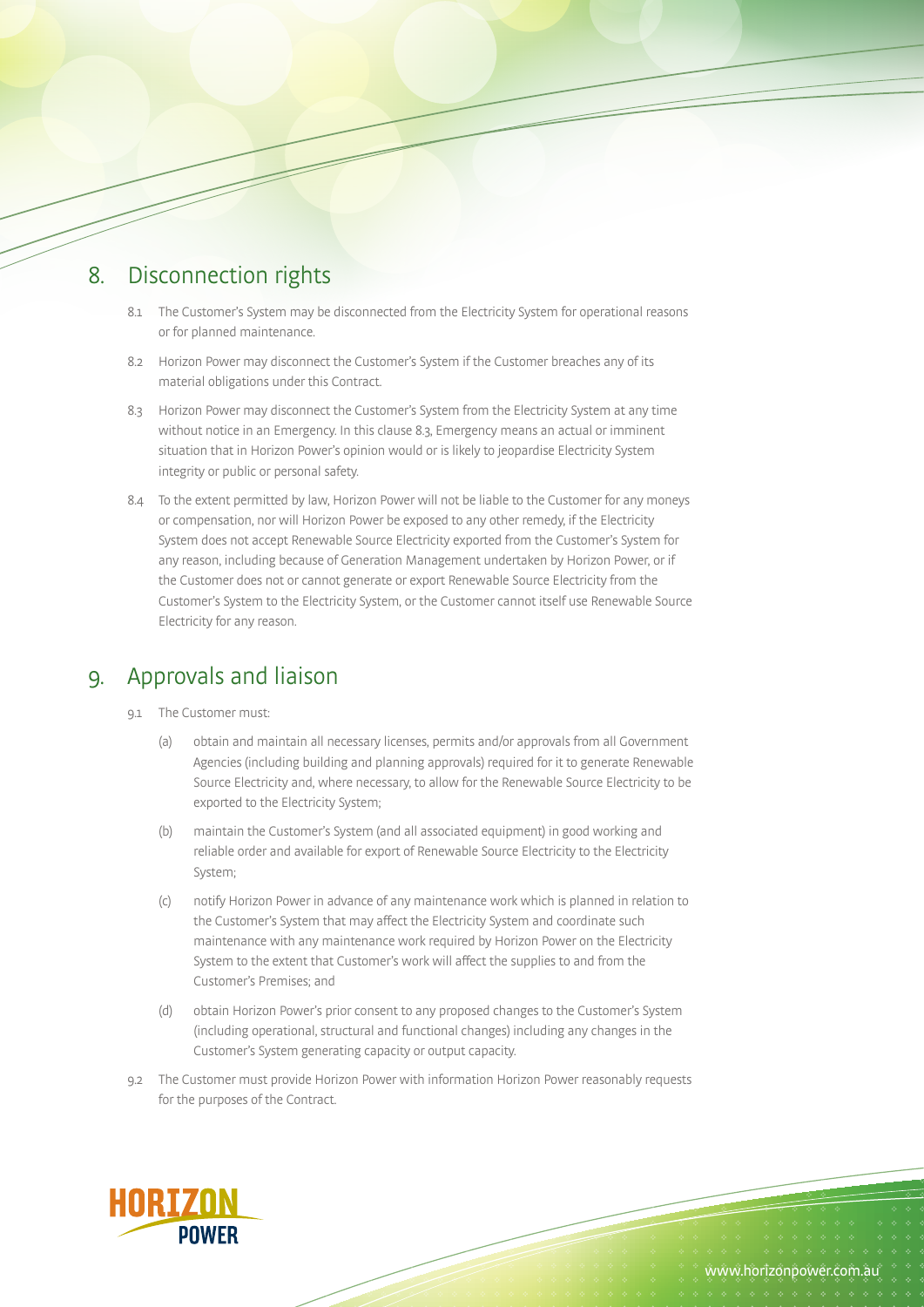- 9.3 If Horizon Power requests information under clause 9.2:
	- (a) all information must be correct and the Customer must not mislead or misrepresent the information provided to Horizon Power;
	- (b) the Customer must provide the information in the required format and by the specified deadline; and
	- (c) Horizon Power reserves its rights, including the right to terminate this Contract, if information provided by a Customer is incorrect, misleading or deceptive.
- 9.4 Horizon Power is permitted to use information provided by the Customer as may be necessary for Horizon Power to comply with its obligations under this Contract or to carry out its functions in accordance with any applicable law.
- 9.5 Horizon Power is permitted to disclose information provided by or collected from the Customer to any Government Agency for purposes related to the Contract or to carry out its functions in accordance with any applicable law. Such information includes Customer details, confirmation of System installation, Customer and System eligibility, reporting in relation to the Customer's Contract and the amount of Renewable Electricity Exported.
- 9.6 The Customer must bear its own costs in relation to performance of its obligations under this clause 9 and in relation to its compliance with any applicable law.

## 10. Metering Equipment reading, billing and payment

- 10.1 Horizon Power must issue a bill for electricity consumed and all other amounts payable by the Customer under the Electricity Supply Agreement. On that bill, Horizon Power must also set out the amounts payable by Horizon Power to the Customer for the purchase of Renewable Electricity Exported calculated at the renewable energy sale rate which applies under clause 5 (Renewable Source Electricity Amount).
- 10.2 On the bill issued pursuant to clause 10.1:
	- (a) the amount payable by the Customer under the Electricity Supply Agreement will be set out as a debit amount; and
	- (b) the Renewable Source Electricity Amount will be set out as a credit amount.
- 10.3 If:
	- (a) the sum of the amounts in clause 10.2 is a debit amount, the Customer will pay that amount to Horizon Power in accordance with the requirements of the Electricity Supply Agreement; or
	- (b) the sum of the amounts in clause 10.2 is a credit amount, then subject to clause 10.4, Horizon Power will carry over that positive amount as a credit amount applicable to the next bill issued in accordance with clause 10.1. No interest will be paid for the Renewable Source Electricity Amount held in credit in accordance with this clause 10.3(b).

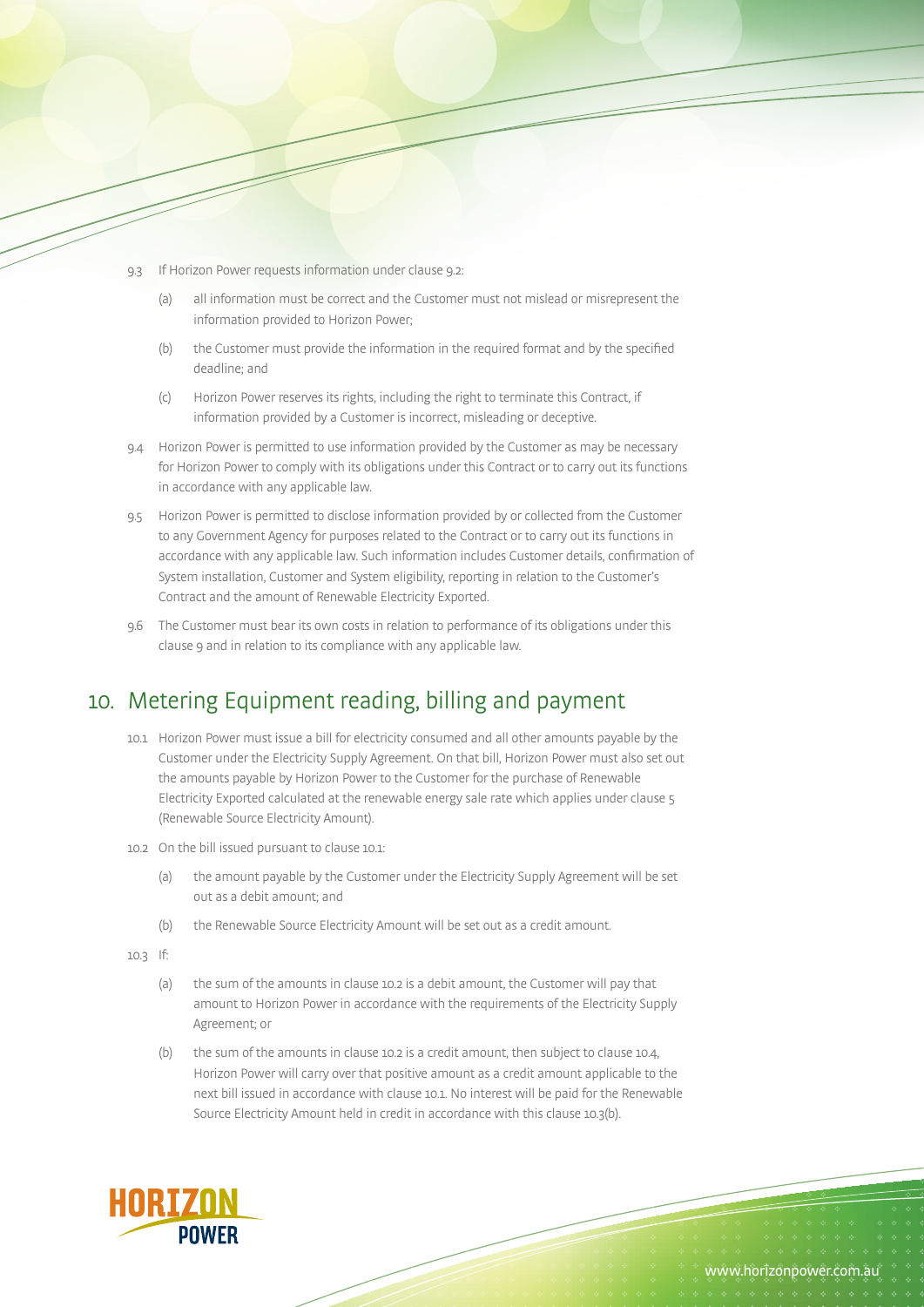- 10.4 If the amount in credit on a bill exceeds the amount in debit by more than \$100, then Horizon Power will pay the excess amount to the Customer, on request. If the Customer requests payment of the excess amount under this clause 10.4, Horizon Power will pay the Customer the excess amount using the payment method it determines is applicable from time to time. If the Customer requests payment be made using another payment method, Horizon Power may deduct from the payment a reasonable amount for the administrative costs of making the payment to the Customer.
- 10.5 Subject to clause 10.9, Horizon Power will use data from the Metering Equipment to prepare the Customer's bill for a Billing Cycle.
- 10.6 Horizon Power will use its best endeavours to ensure that it obtains data from the Metering Equipment once in every Billing Cycle. This clause 10.6 does not apply where instead an approval under clause 10.7 applies.
- 10.7 The Customer may request the approval of Horizon Power to allow the Customer to read the Metering Equipment. If Horizon Power approves the request of the Customer, which approval it can give or withhold in its absolute discretion and on any reasonable conditions, the Customer must read the Metering Equipment as approved by Horizon Power during each Billing Cycle and provide Horizon Power with the data from the Metering Equipment. Horizon Power will bill the Customer on the basis of the Customer's readings of the Metering Equipment. Notwithstanding any approval given to the Customer to read the Metering Equipment, the Customer must provide access to Horizon Power to enable it to read the Metering Equipment.
- 10.8 Where data from the Metering Equipment is to be obtained in accordance with clause 10.6, the Customer must facilitate access to the Metering Equipment for this purpose.
- 10.9 Where data from the Metering Equipment is not obtained or provided in a Billing Cycle (including where the Metering Equipment is faulty or consumption and energy flows (including import and export) are not properly recorded), Horizon Power may issue a bill to the Customer after estimating electricity consumption, energy flows (including import and export) and Renewable Electricity Exported for that Billing Cycle, with those estimates based on:
	- (a) data previously obtained from the Metering Equipment; or
	- (b) if Horizon Power does not have data referred to in paragraph (a), data from customers who Horizon Power considers are in a comparable position (generally by location, Systems installed and electricity consumption and export patterns); or
	- (c) if neither paragraphs (a) or (b) apply, then subject to any applicable law, any method of estimation Horizon Power chooses, acting reasonably.
- 10.10 If Horizon Power under-credits a Customer for any reason, then Horizon Power will credit the amount to the Customer's account.
- 10.11 If Horizon Power over-credits the Customer for any reason, then Horizon Power can require the Customer to make a correcting payment.

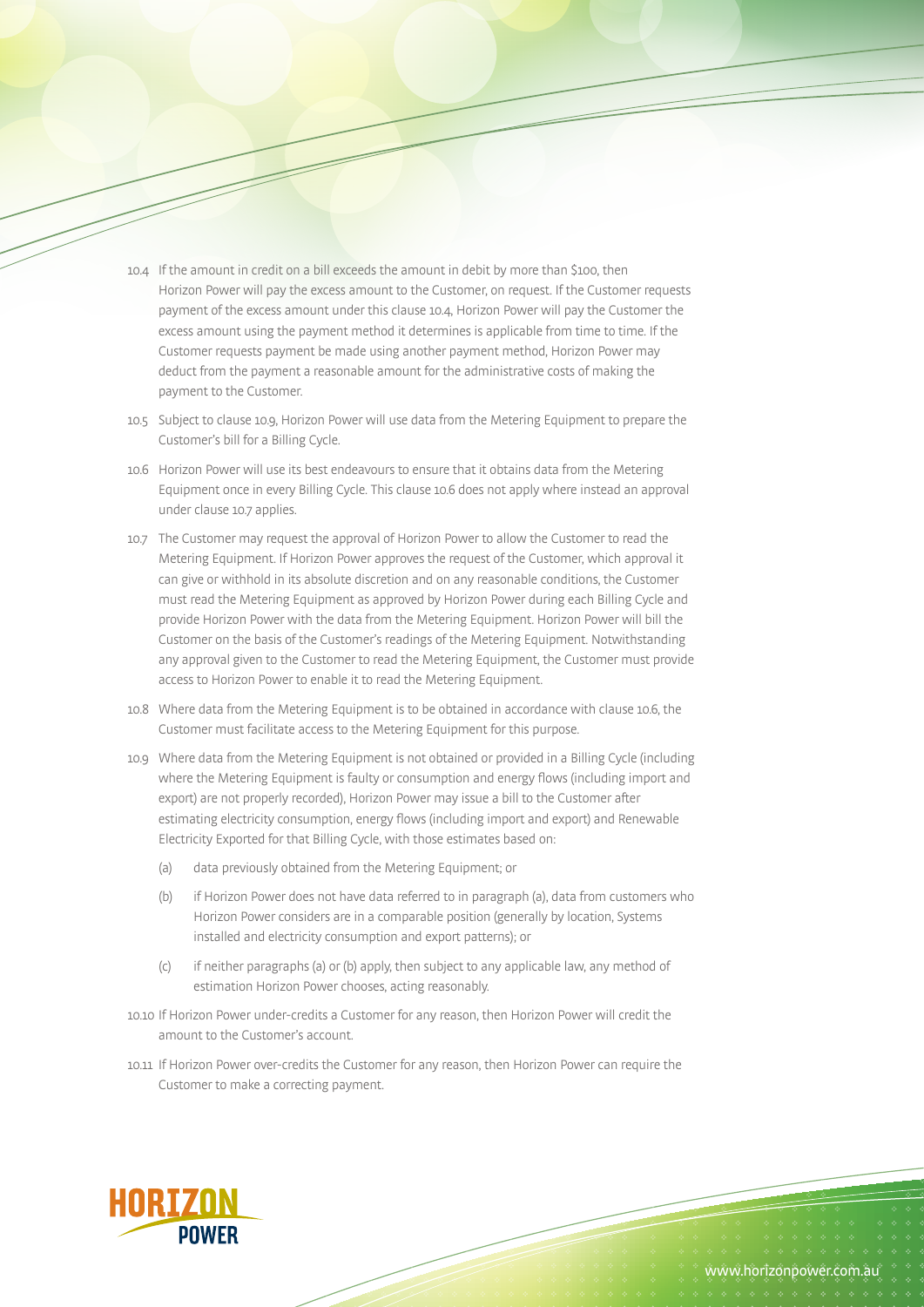10.12 Despite anything else in this clause 10, the form of a bill must be in accordance with the requirements under clause 15 and clause 16 in relation to GST and in particular, the requirements of a tax invoice or a recipient created tax invoice, as the terms are used in those clauses.

#### 11. Default and termination

- 11.1 The Customer may terminate this Contract at any time by giving at least six months' written notice to Horizon Power.
- 11.2 Horizon Power may terminate this Contract at any time by giving at least six months' written notice to the Customer.
- 11.3 Horizon Power may terminate this contract at any time if any of the following occurs:
	- (a) the Customer's System ceases to be a System;
	- (b) the customer fails to comply with clause  $9.1(d)$ ;
	- (c) the Customer's Premises or Customer's System or both cease to be connected to the Electricity System at a connection point;
	- (d) the Customer's Electricity Supply Agreement terminates for any reason; or
	- (e) a duly completed copy of the Notice of Completion is not provided to Horizon Power within 3 months following the Contract Commencement Date.
- 11.4 If the Customer sells, transfers or vacates the Premises, this Contract will terminate on the day that the Electricity Supply Agreement with the Customer for the Premises ends.
- 11.5 Subject to clause 11.2, if the Customer fails to comply with any of its obligations under this Contract, Horizon Power may give a notice in writing to the Customer requiring the Customer to cure the default and if the Customer fails to cure the default within the time specified by Horizon Power, Horizon Power may terminate this Contract by giving 14 days' notice in writing to the Customer.
- 11.6 Upon termination of this Contract, the Customer must ensure that no Renewable Source Electricity is exported to the Electricity System from the Customer's System or the Premises. Horizon Power may take appropriate action (including disconnection of any export Metering Equipment installed at the Premises) to ensure that no Renewable Source Electricity is exported to the Electricity System from the Customer's System or the Premises and the Customer must pay all associated costs.
- 11.7 Following termination of this Contract, Horizon Power must pay to the Customer any outstanding amount payable to the Customer under this Contract within 29 days after a written request is received from the Customer. If the Customer requests payment under this clause 11.7, Horizon Power will pay the Customer the outstanding amount using the payment method it determines is applicable from time to time. If the Customer requests payment be made using another payment method, Horizon Power may deduct from the payment a reasonable amount for the administrative costs of making the payment to the Customer.

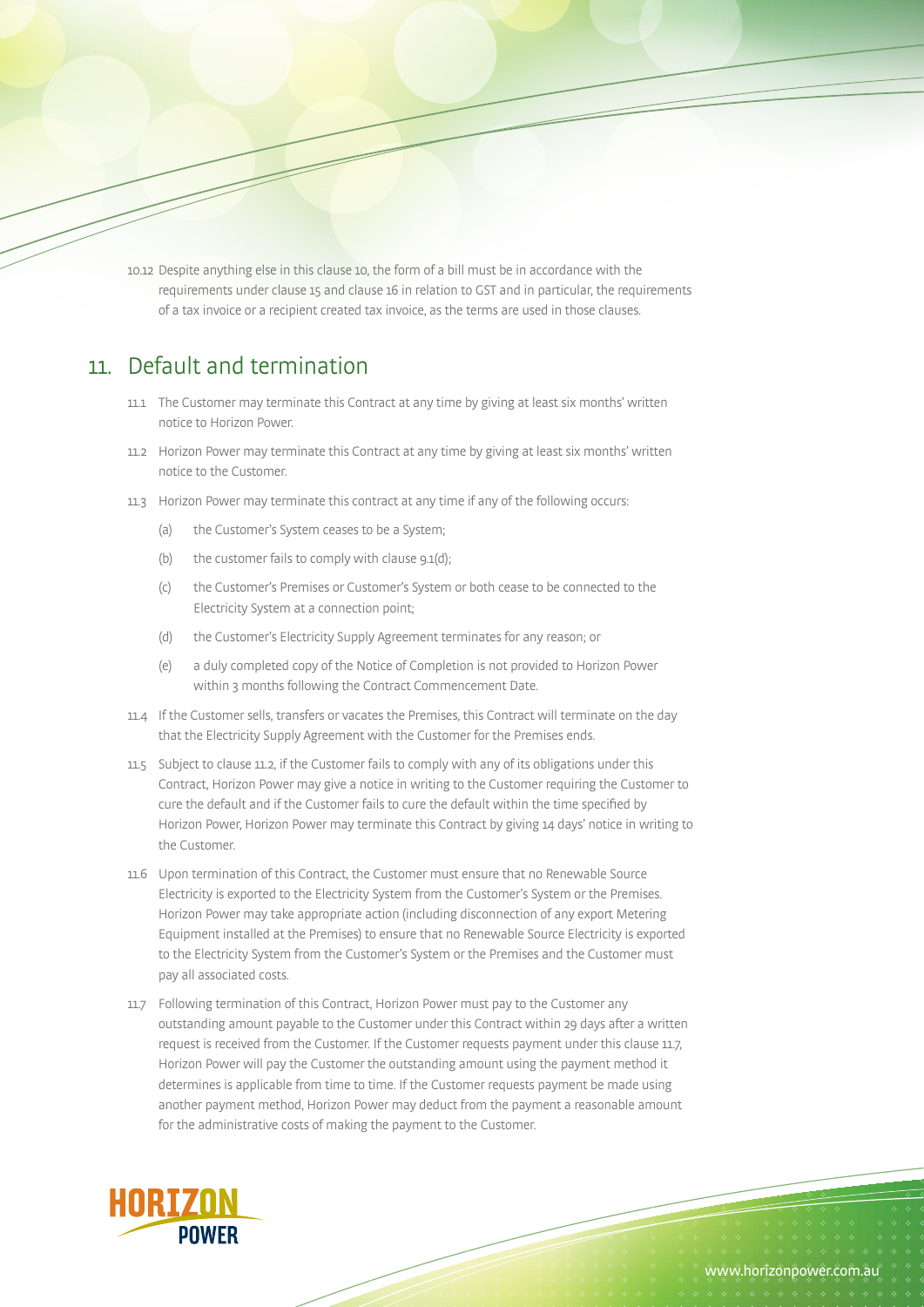- 11.8 The termination of this Contract does not affect any continued operation of the Electricity Supply Agreement.
- 11.9 Subject to clause 11.8, upon termination of this Contract, the Parties shall be under no obligation to each other except as provided in clauses 11.10, 11.11, and 11.12.
- 11.10 Despite the termination of this Contract, the Generation Management Requirements will continue to apply to a Customer and Horizon Power's rights to notify the Customer of Generation Management Requirements will also survive termination of this Contract.
- 11.11 Subject to clauses 12 and 13, this clause 11 is without prejudice to any other legal rights and remedies as may be available to a non-defaulting party (whether at common law, equity or otherwise).
- 11.12 Termination of this Contract (including under clause 2.4 and clause 2.5) operates without prejudice to any rights or remedies that may have accrued to a party prior to termination.

#### 12. Liability for damage

- 12.1 The Customer is responsible for the Customer's System and its use. The Customer agrees that Horizon Power will not be liable for any loss, damage or injury that may be caused by or to the Customer's System or in relation to its use.
- 12.2 The Customer must install adequate protection devices to protect the Customer's System from faults (including power surges) on the Electricity System. Horizon Power will not be liable for any loss or damage to the Customer's System or for any injury arising as a result of the Customer failing to install such protection devices.
- 12.3 The Customer is liable for, and must indemnify Horizon Power against any loss or damage caused by, consequent upon or arising out of or in connection with any intentional, reckless or negligent acts and omissions of the Customer in relation to:
	- (a) a breach of any term of this Contract by the Customer; or
	- (b) a breach by the Customer of the Technical Requirements required to be complied with in accordance with this Contract; or
	- (c) the Customer's System or its use.

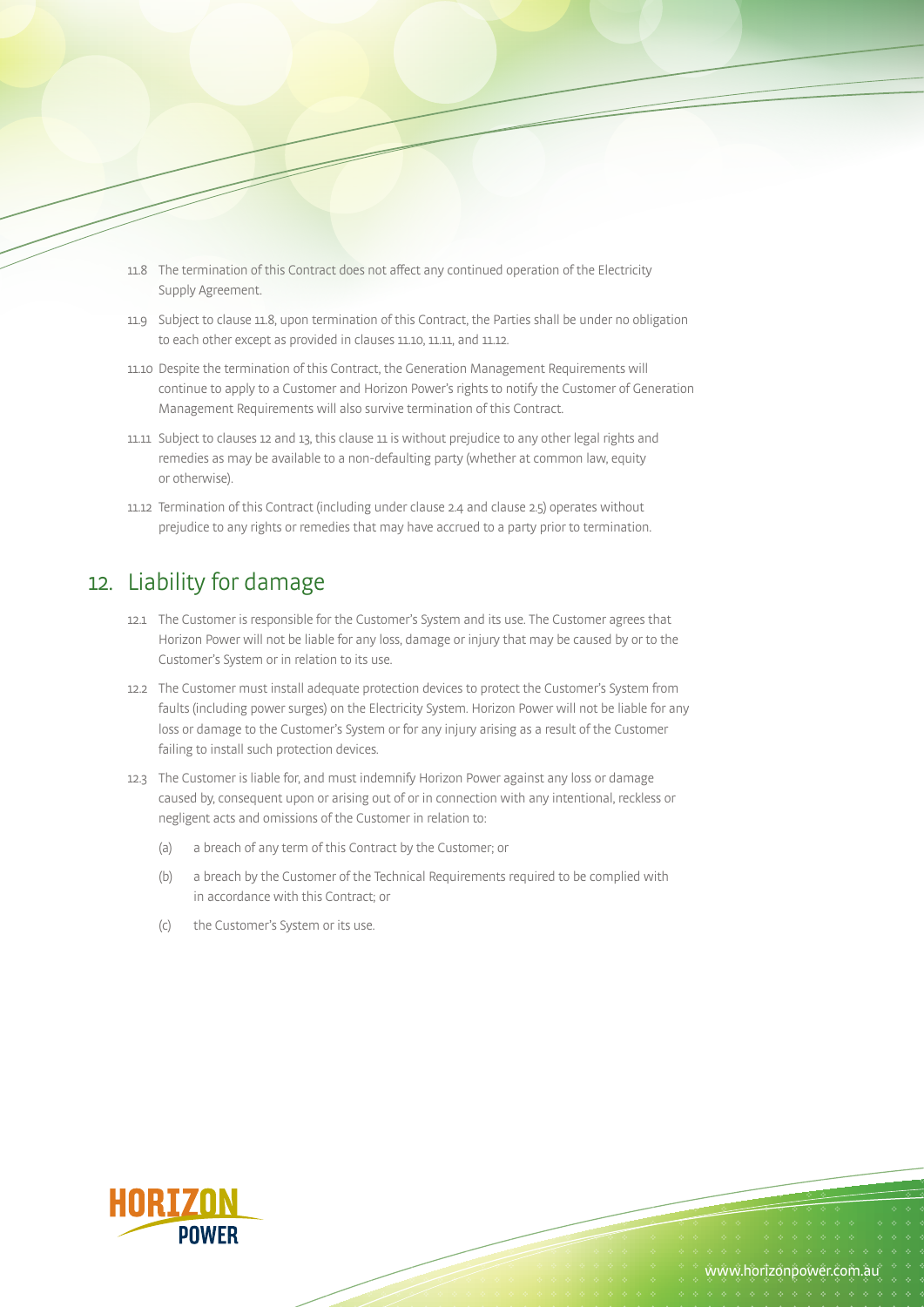## 13. No liability for Excluded Loss

- 13.1 To the extent permitted by law, a party will not in any circumstances be liable to another party for any Excluded Loss howsoever arising, whether in contract or in tort or under any legislation or indemnity, whether foreseen or foreseeable, and whether or not such losses and damages are caused or contributed to by any wrongful act, omission, or negligence of either party.
- 13.2 Nothing in this clause 13 relieves a party from its express payment obligations under this Contract.

#### 14. Application of legislation

- 14.1 Nothing contained in this Contract will in any way limit the operation or effect of any Act or regulations (or deprive Horizon Power of its rights or obligations thereunder) including the Energy Operators (Powers) Act 1979 (WA), Energy Operators (Regional Power Corporation) (Charges) By-laws 2006 (WA), the Electricity Corporation Act 2005 (WA), the Electricity Industry (Licence Conditions) Regulations 2005 (WA), the Electricity Industry Customer Transfer Code 2004 (WA) and the Electricity Industry Metering Code 2005 (WA).
- 14.2 This Contract does not in any way limit Horizon Power's obligation to comply with any lawful directions of the Minister for Energy or the Coordinator of Energy or the Director of Energy Safety in relation to emergencies and safety or otherwise.

## 15. Goods and Services Tax (GST)

- 15.1 Unless otherwise stated, all amounts payable or the value of other consideration provided in respect of the supplies made under this Contract are exclusive of GST.
- 15.2 To the extent that any supply made under or in connection with this Contract is a taxable supply the party receiving the supply must pay an additional amount equal to the GST rate applying to the taxable supply multiplied by the sum of:
	- (a) any monetary consideration for the supply; and
	- (b) the GST exclusive market value of any non-monetary consideration for the supply.
- 15.3 Subject to the offset of an amount on a bill under clause 10, any additional amount payable as a result of the operation of clause 15.2 must be paid in Australian Dollars at the same time as the:
	- (a) payment of any monetary consideration; or
	- (b) provision of any non-monetary consideration.

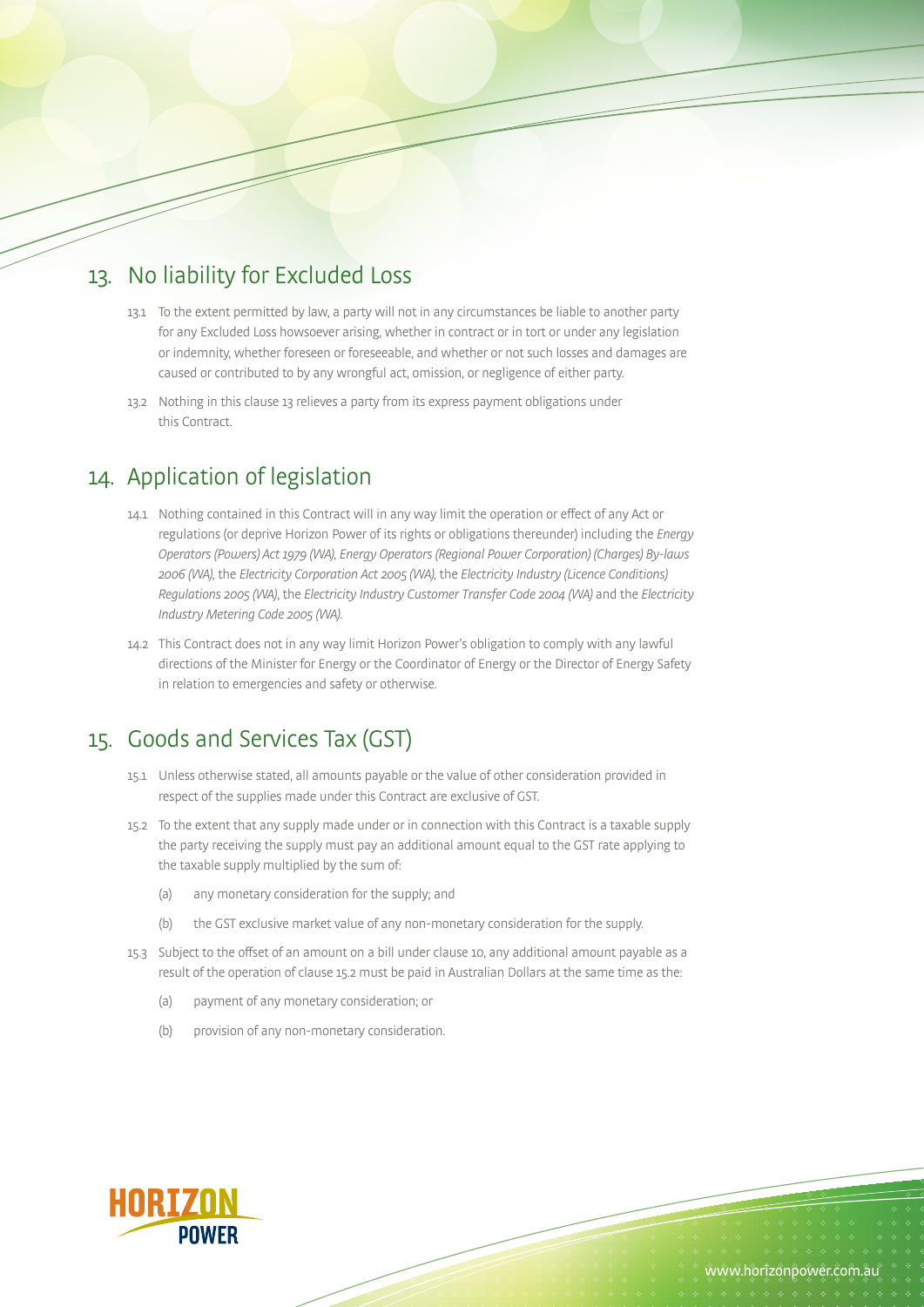- 15.4 Where any amount is payable to a party as a reimbursement, indemnification or similar payment calculated by reference to a loss, cost, expense or any other amount incurred by that party, then such amount must be reduced by any part of that loss, cost, expense or other amount which is attributable to GST for which that party, or the representative member of any GST group of which that party is a member, is entitled to an input tax credit.
- 15.5 Subject to clause 16, where in relation to this Contract a party makes a taxable supply, that party must provide a Tax Invoice in respect of that supply at or before the time that the payment of GST is required under clauses 15.2 and 15.3.
- 15.6 If a party becomes aware of an adjustment event, that party agrees to notify the other party as soon as practicable after becoming so aware, and the Parties agree to take whatever steps are necessary, including the issue of an adjustment note, and to make whatever adjustments are required, to ensure that any GST or additional GST on that supply or any refund of any GST (or part thereof) is paid as soon as is practicable but no later than 14 days after the supplier has satisfied itself that the adjustment event has occurred.
- 15.7 Terms defined in the A New Tax System (Goods and Services Tax) Act 1999 (Cth) have the same meaning when used in this clause 15.

#### 16. Agreement to use recipient created tax invoices

- 16.1 This clause 16 applies where the Customer is registered for GST.
- 16.2 The parties agree that:
	- (a) Horizon Power can issue tax invoices in respect of the supplies made by the Customer under or in connection with this Contract; and
	- (b) the Customer will not issue tax invoices in respect of these supplies.
- 16.3 Horizon Power warrants that it is registered for GST when it enters into this Contract and that it will notify the Customer if it ceases to be so registered.
- 16.4 The Customer warrants that it is registered for GST when it enters into this Contract and that it will notify Horizon Power if it ceases to be so registered.
- 16.5 The Customer warrants that its ABN is as set out on the Application Documents, and acknowledges that Horizon Power relies on such as being correct.
- 16.6 Terms defined in the A New Tax System (Goods and Services Tax) Act 1999 (Cth) have the same meaning when used in this clause 16.

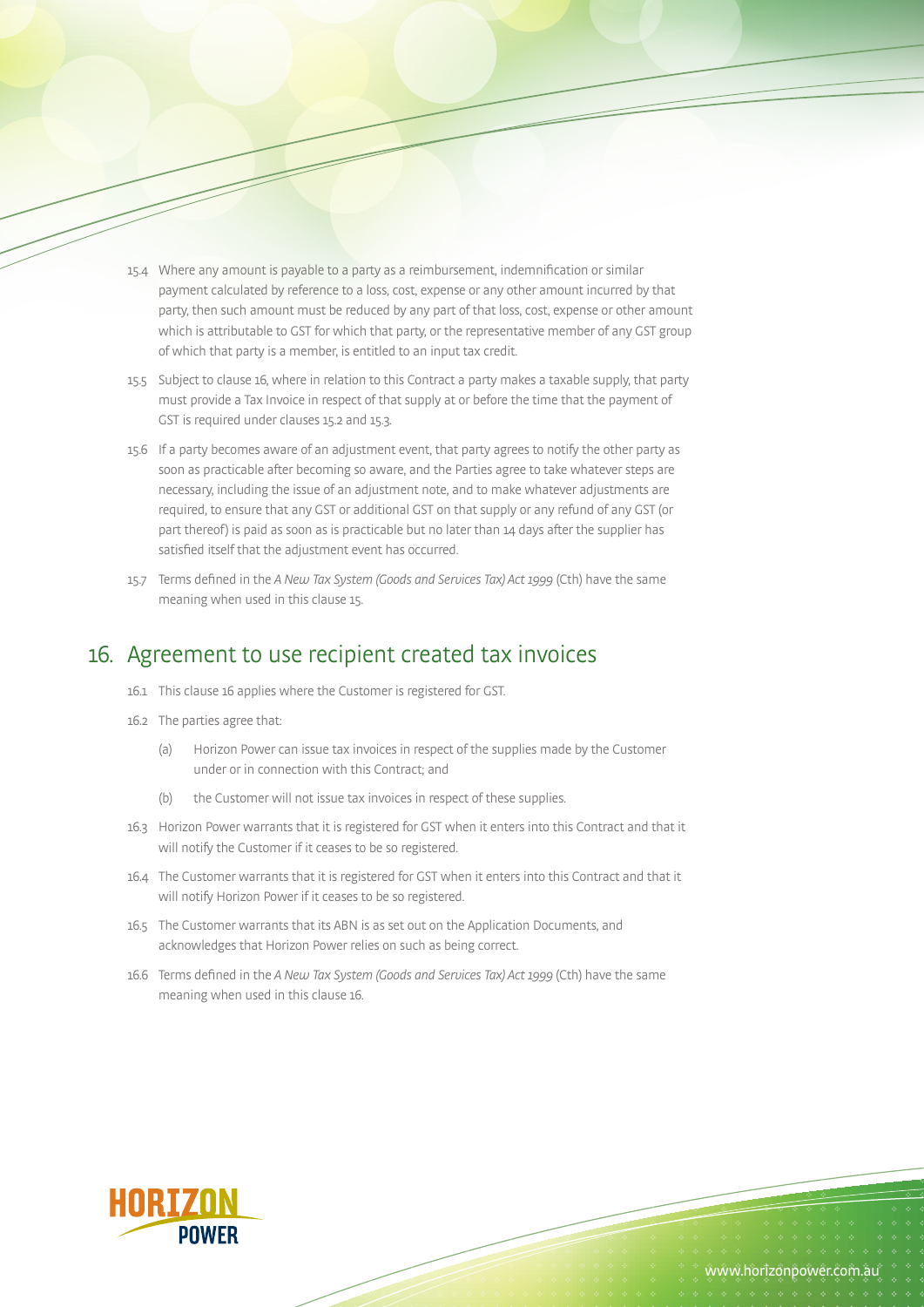#### 17. Amendments to prices and other terms

- 17.1 Horizon Power may review and amend any prices payable under this Contract and any other Terms & Conditions annually or from time to time and applicable from 1 July in any year or from another time as notified by Horizon Power to the Customer.
- 17.2 The Customer acknowledges and agrees that the prices payable under this Contract may be amended with the result being that:
	- (a) prices are varied (either increased or decreased);
	- (b) prices may no longer be payable; and
	- (c) where no price was payable, prices may become payable.
- 17.3 In determining the prices payable under this Contract and specified in Schedule A and Schedule B (and any amendments to the prices or new prices), the factors which Horizon Power will consider may include:
	- (a) Horizon Power's costs of electricity generation;
	- (b) line losses applicable to Customers' generation of Renewable Source Electricity and the aggregate effect on line losses for an Electricity System;
	- (c) Customers' contribution to firm generation capacity on an Electricity System;
	- (d) cost of materials and items;
	- (e) labour costs;
	- (f) transportation costs;
	- (g) costs of funding and debt;
	- (h) administration costs; and
	- (i) any costs associated with Horizon Power procuring electricity.
- 17.4 Prices payable under this Contract may also contain a margin for Horizon Power.
- 17.5 If the Terms & Conditions, any prices set out in the Terms & Conditions and the Technical Requirements are amended, then the Contract will be deemed to be amended on and from the date that the change is notified to commence.
- 17.6 If the Customer's System remains connected to the Electricity System for a period of seven days after the date of notification of the change referred to in clause 17.5, that conduct will be taken as conclusive evidence of the notified amendments having effect between the parties on and from the date the change is notified to commence.

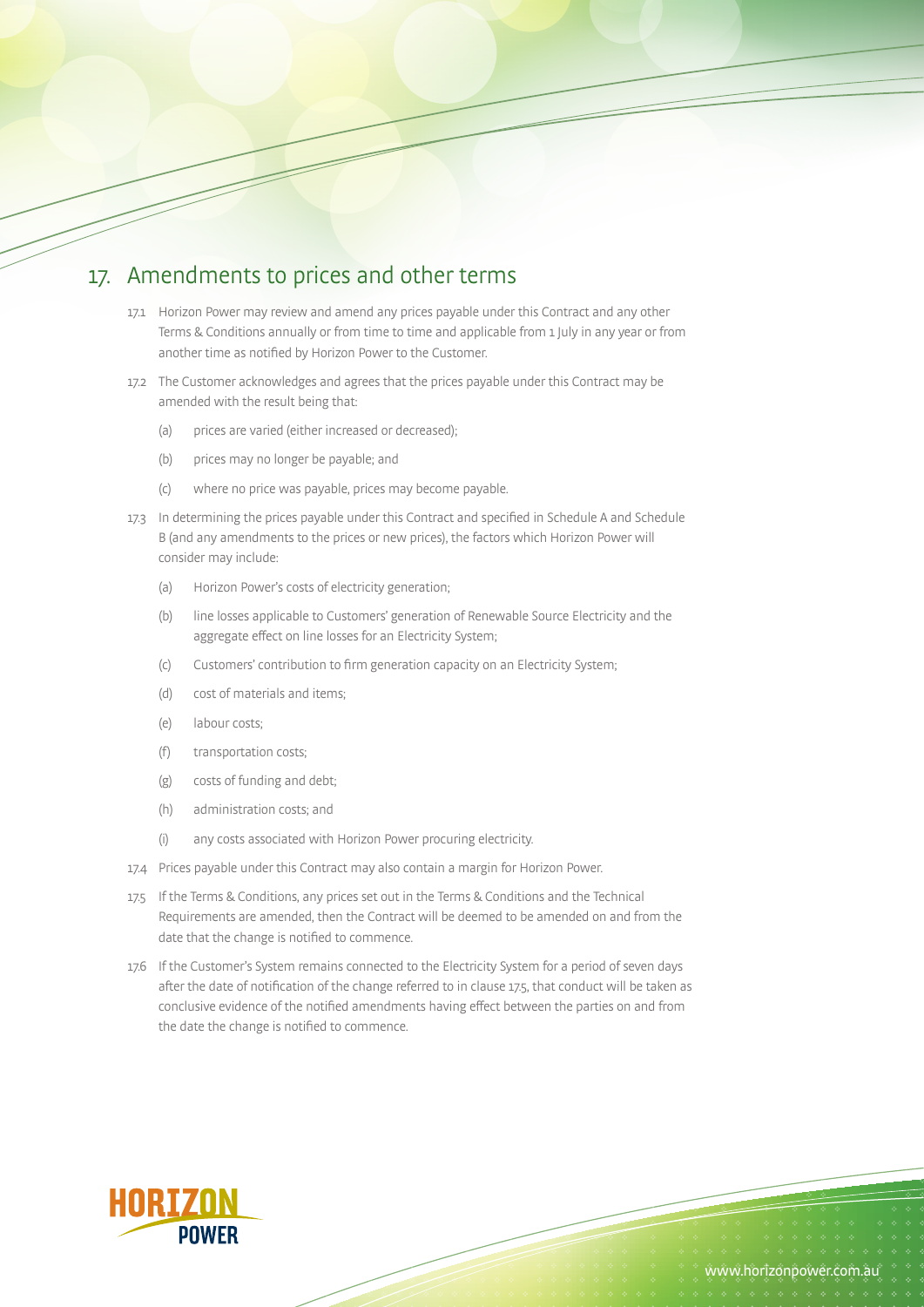#### 18. Miscellaneous

- 18.1 If the whole or part of any of this Contract is void, unenforceable or illegal in a jurisdiction, it is severed for that jurisdiction. The remainder of the Contract has full force and effect and the validity or enforceability of that provision in any other jurisdiction is not affected. This clause 18.1 has no effect if the severance alters the basic nature of this Contract or is contrary to public policy.
- 18.2 This Contract is governed by the law in force in Western Australia from time to time, and each party irrevocably and unconditionally submits to the non-exclusive jurisdiction of the courts of Western Australia.
- 18.3 This Contract constitutes the entire agreement between the parties about its subject matter and any previous agreements, understandings and negotiations on that subject matter cease to have any effect.
- 18.4 The rights, powers and remedies provided in this Contract are cumulative with and not exclusive of the rights, powers, or remedies provided by law independently of this Contract.
- 18.5 A party may only elect to waive a right conferred by this Contract in writing, signed by the party electing to give the waiver and no other conduct of a party (including a failure to exercise, or delay in exercising, the right) operates as an election to waive the right or otherwise prevents the exercise of the right.
- 18.6 An election to waive a right on one or more occasions does not operate as a deemed election to waive that right if it arises again and the exercise of an election to waive a right does not prevent any further exercise of that right or of any other right.
- 18.7 The failure of any party to enforce at any time any provision of this Contract or to exercise any right, power or remedy provided by this Contract will in no way be construed to be a waiver of such provision nor in any way to affect the validity of this Contract or any part thereof or the right of any party to enforce thereafter each and every term of this Contract and to exercise any such right. No waiver of any breach of a provision of this Contract will be held to be a waiver of any other or subsequent breach.

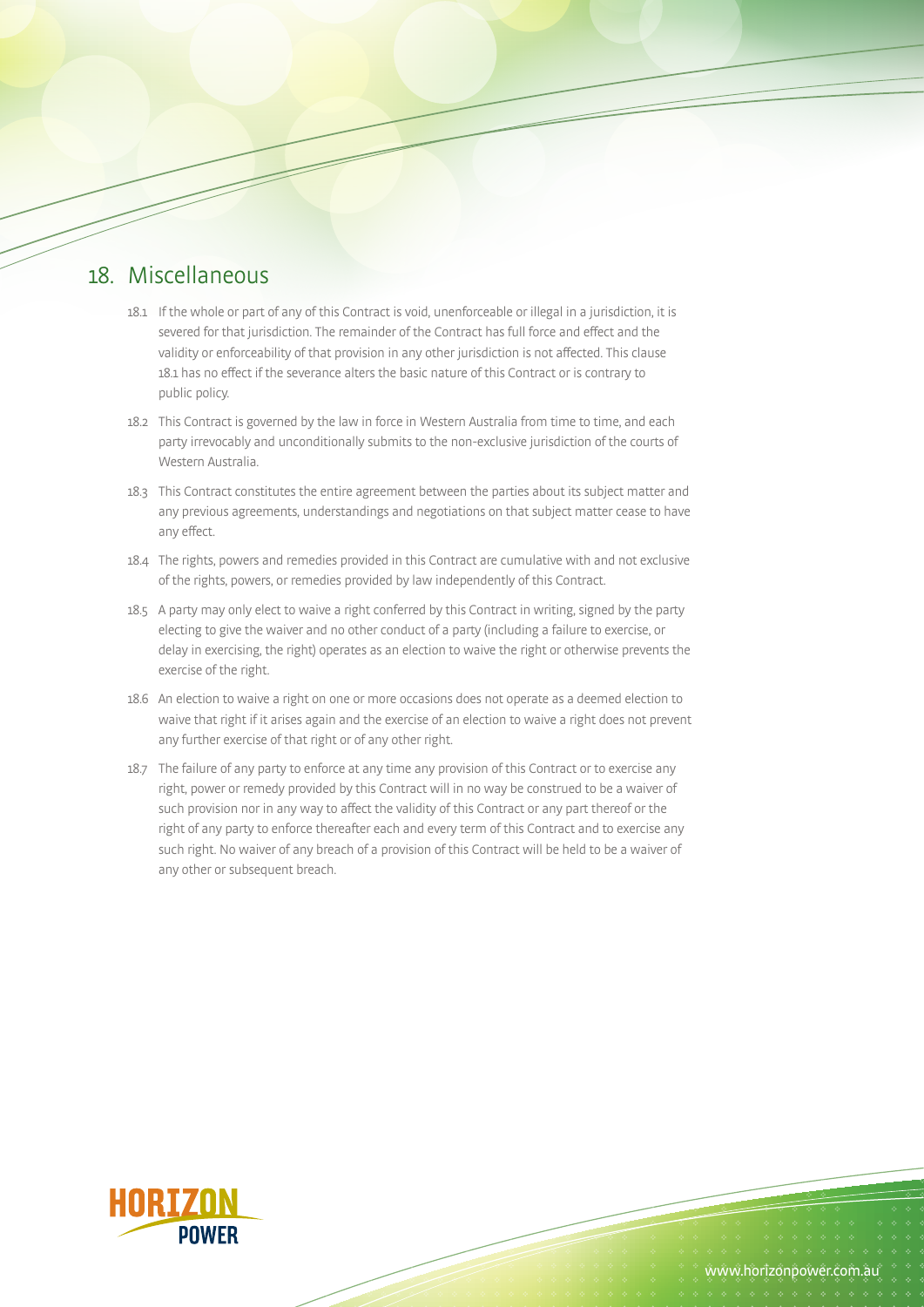#### 19. Interpretation

In this Contract:

- (a) Headings, underlining and bold type are for convenience only and do not affect the interpretation of this Contract.
- (b) The singular includes the plural and the plural includes the singular.
- (c) Other parts of speech and grammatical forms of a word or phrase defined in this Contract have a corresponding meaning.
- (d) An expression referring to a person includes any company, partnership, joint venture, association, corporation or other body corporate, education institution, non-profit making organisation and any Government Agency as well as an individual.
- (e) A reference to a clause, party, schedule, attachment or exhibit is a reference to a clause of, and party, schedule, attachment or exhibit to, this Contract and a reference to this Contract includes any schedule, attachment and exhibit.
- (f) A reference to any legislation includes all delegated legislation made under it and amendments, consolidations, replacements or re-enactments of any of them.
- (g) A reference to a document includes all amendments or supplements to, or replacements or novations of, that document.
- (h) A reference to a price, rate, cost, fee or charge in this Contract is also to be taken to be a reference to each other term, or any of them, as the case requires.
- (i) A promise on the part of two or more persons binds them jointly and severally.
- (j) No provision will be construed adversely to a party because that party wasresponsible for the preparation of this Contract or that provision.
- (k) A reference to a body, other than a party to this Contract (including an institute, association or authority), whether statutory or not:
	- (i) which ceases to exist; or
	- (ii) whose powers or functions are transferred to another body;

is a reference to the body which replaces it or which substantially succeeds to its power or functions.

(l) Specifying anything in this Contract after the words "include" or "for example" or similar expressions does not limit what else is included.